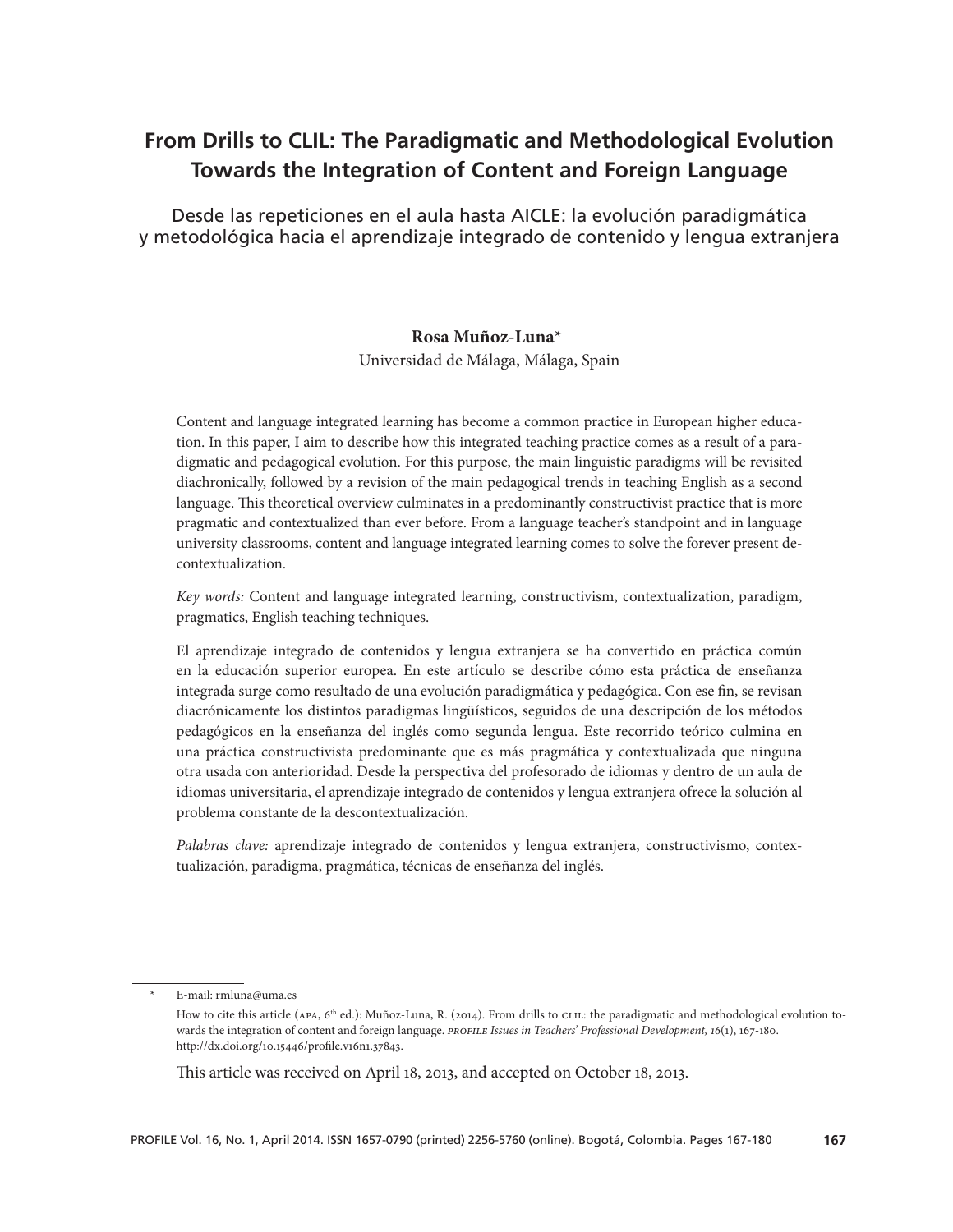### Introduction

The term CLIL (content and language integrated learning) was adopted in 1994 to describe those school contexts in which children's learning was taking place in a language other than their native language, or L1 (Coyle, Hood, & Marsh, 2010). Originally, CLIL came out of immersion and bilingual programmes in primary schools during the 1960s-1980s, when learners were asked to practise foreign language (L2) skills to learn a discipline (Brinton, Snow, & Wesche, 2011). However, it has now spread to all socioeconomic backgrounds, not only to the elite schools that previous programmes were designed for. CLIL is the consequence of recent European policies committed to the learning of other languages within natural environments. In this shared European context, every EU country has undergone different historical factors that have shaped their present language teaching situations. In the case of Spain and other Western European countries, CLIL is an innovative measure that needs some time and training to be fully implemented (Lasagabaster & Ruiz de Zarobe, 2010).

This gradual carrying out of bilingual programmes is still in its early stages even after 15 years of continuous political pressure (Salaberri, 2010). To understand this development, the present paper aims to theoretically describe the paradigmatic and pedagogical evolution that L2 teaching has undergone in some Spanish universities. I first describe the continuing changes in the linguistic paradigms: from initial structuralist approaches to language teaching, we have moved to pragmatic assumptions under which the context is crucial for learning. Because these linguistic paradigms evolved, pedagogical techniques have also undergone radical changes from drills to specific genre approaches. Pragmatic contexts require certain methodological and constructivist actions, which then merge into CLIL courses.<sup>1</sup>

# A Preliminary Note on Terminological Scope: Clearing the Terrain

The debate between languages for specific purposes (LSP) and CLIL becomes especially stronger in interdisciplinary fields such as those taught at the university level (e.g., English applied linguistics, French for tourism or pharmacology, among others). CLIL is not LSP, although it is debatable which is a category of which. They are similar in that they simultaneously use content and language, but whereas language is central to LSP (Kennedy, 2012), it is often secondary to CLIL. The issue of content over form is essential to CLIL, whereas in LSP, there is much overlapping of content and language: LSP allows for a form focus where CLIL does not. However, a sharp distinction between CLIL and LSP courses might be problematic if we use radical content-based or formbased methodologies.

CLIL is also a commitment to a combination of language fluency and content accuracy. A CLIL approach shapes syllabus contents and methodologies in the same way that LSP does, influencing the way things are taught in class. As Coyle et al. (2010) define it, CLIL "is a dual-focused educational approach in which an additional language is used for the learning and teaching of both content and language" (p. 1); therefore, CLIL combines disciplinary and language contents to create more meaningful contexts. From a linguistic perspective, CLIL is the natural consequence of true contextualisation in L2 classrooms, coming as a result of a necessary evolution in foreign language teaching.

Political and educational bilingual demands have caused CLIL to expand progressively from primary schools to higher education sectors. Moreover, universities are promoting subject teaching in English

<sup>1</sup> Today, both language specialists and nonspecialists are carrying out CLIL practices at the university level. In this paper, I

am focusing on the evolution of L2 teaching that derives into CLIL frameworks. CLIL is better understood once we examine the changing role of L2 in the classroom.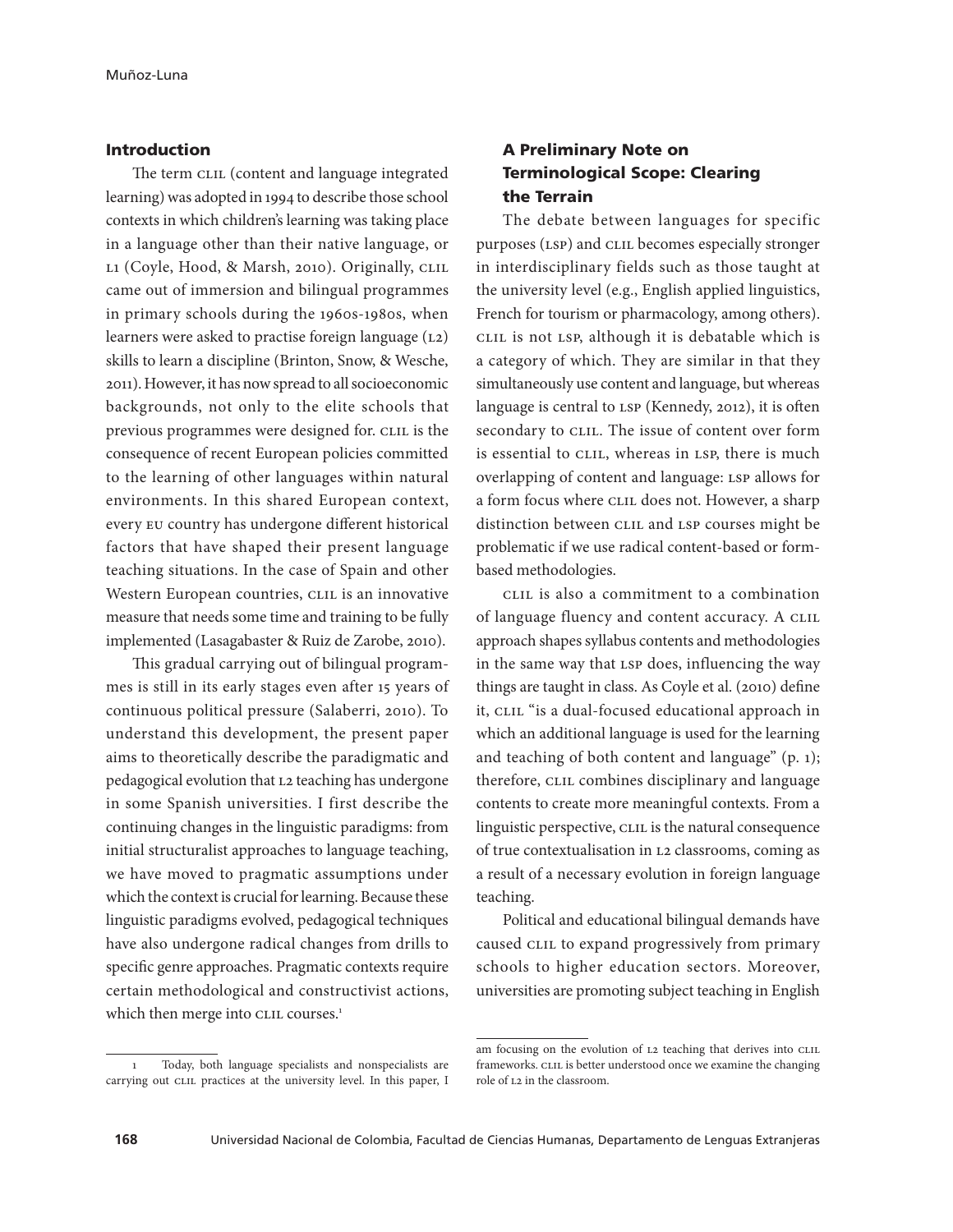| <b>Subject Features</b> | <b>Theme-Based</b>                                  | <b>Sheltered</b>                                                       | <b>Adjunct</b>                                                   |
|-------------------------|-----------------------------------------------------|------------------------------------------------------------------------|------------------------------------------------------------------|
| <b>Objectives</b>       | L <sub>2</sub> competence                           | Content material                                                       | $L2 + \text{content}$                                            |
| <b>Course format</b>    | ESL COUTSe                                          | Content course                                                         | $Est. + content course$                                          |
| <b>Instruction</b>      | Language teacher teaching<br>L2 within a topic area | Specialist teaching<br>contents. Incidental L <sub>2</sub><br>learning | Language + content<br>instruction: separate but<br>complementary |
| Evaluation              | Language skills<br>and functions                    | Contents                                                               | L <sub>2</sub> skills and contents<br>separate                   |

**Table 1.** CLIL Subject Typology at the University Level

*Note.* ESL = English as a second language.

in all degrees, something that can be done in different ways, as indicated by Brinton et al. (2011), who propose a diagram on CLIL modalities in higher education as shown in Table 1.

Sheltered and adjunct models are the most frequently used, although that will depend on the university degree and syllabus aims: Language becomes secondary in those subjects that are detached from a purely linguistic basis. In some cases, teachers tend to follow a sheltered curriculum in which language and content subjects are coordinated and coexist but in which predominance is given to contents. This sheltered preference is but the consequence of the natural evolution in the field of foreign language teaching: Specific genres and contents come to play a role, as we will see later in this paper.

# A Diachronic Revision of the Linguistic Paradigms Regarding Language Teaching

### Structuralism

The structuralist paradigm did not take place until the beginnings of the  $20<sup>th</sup>$  century, but its roots can be found some decades earlier. This philosophical,

cultural, and linguistic movement provided new ways of perceiving both language and human existence. Apart from being an inherent language property, structuration is equally inherent to human beings, who need to constantly modulate their realities and everything that surrounds them. This was Piaget's opinion defending the idea of both human and linguistic structures in his work *Structuralism* (1970). These structures help to transform and selfregulate everything within their containing whole. Subsequently, the relationship between words' structural features and their correlations with world entities was used for pedagogical purposes in the teaching of a foreign language.

In this teaching environment, Bloomfield (1983) presented language elements as phonological, morphological, and semantic structures that evolved throughout time, accounting for an integrating aspect of his linguistic theories. These linguistic notions became key references in the field of language teaching, and his classification of the parts of speech would be the basis for future studies. Undoubtedly, however, Bloomfield's major contribution took place in foreign language teaching. His attention to detail, something typical in a structuralist linguist, helped enumerate the possible causes of failure in the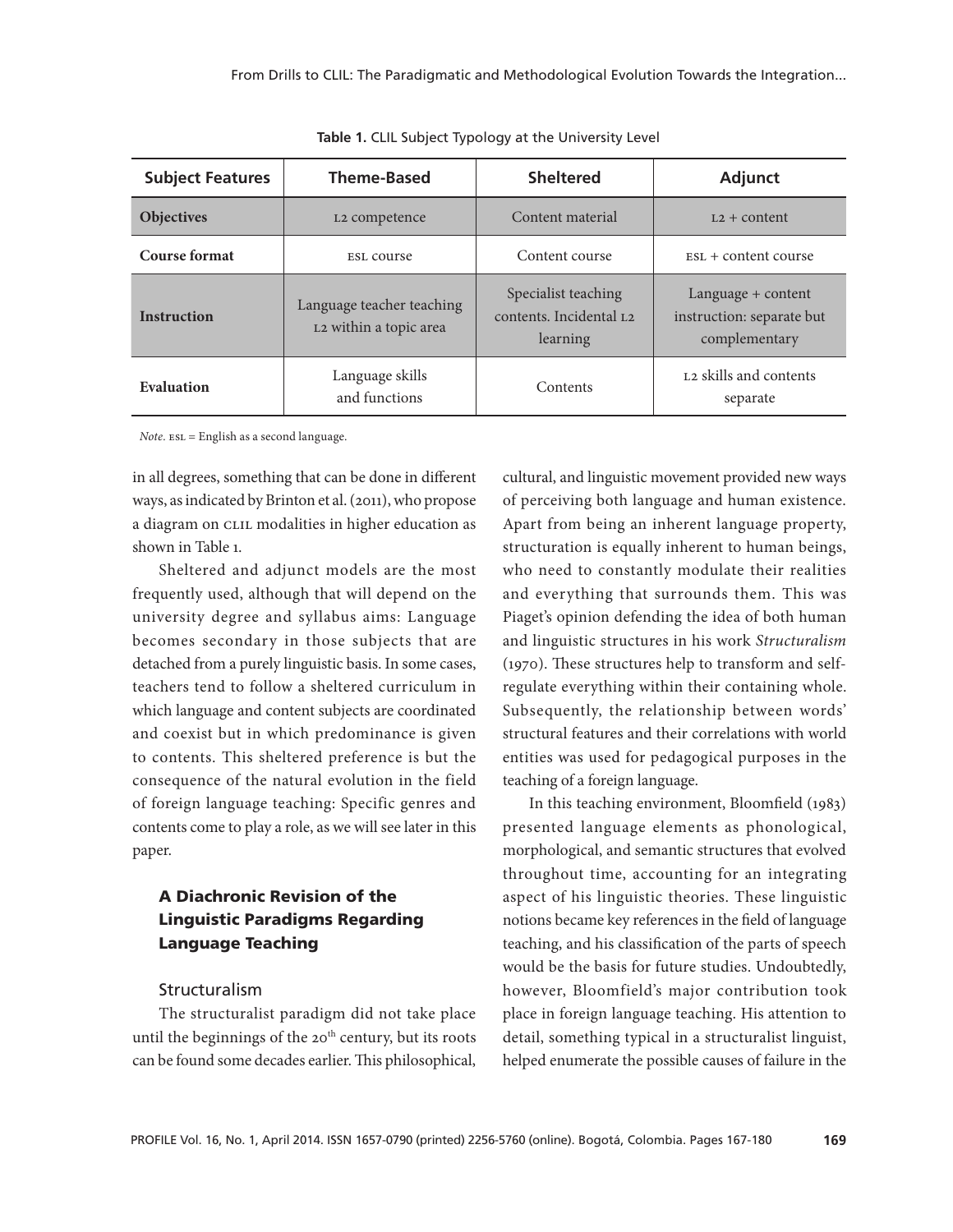process of second language acquisition. In this way, he revealed data on language skills three decades ago that could be applied to today's language classrooms: "not one in a hundred (students) attains even a fair reading knowledge" (Bloomfield, 1983, p. 293).

Bloomfield himself, in an eclectic approach to the scientific study of language, linked the linguistic discipline to others such as psychology, ethnology, literature, and history, placing his research in the so-called domain of applied linguistics. In fact, after the 1960s and once structuralism flourished, poststructuralist works and authors appeared, going a step beyond in the study of language structures. This new period can be defined as a "second phase in the French structuralist philosophy . . . which broadens new horizons in structuralist research" (Sturrock, 1979, p. 174). Post-structuralism supports difference and individuality, in opposition to the systematisation of the previous years (Crotty, 2003).

As we can see, structuralist language analyses focus on language structures and forms, leaving meaning and context aside. This structure-centrism is reflected in repetitive learning and drills, where there is no room yet for classroom interaction.

### Generativism

In the same way as structuralism, generativism relies on a number of theoretical principles that help in the understanding of language and the human mind; Chomsky (1995) called them "principles-andparameters theory" (p. 13), which was intended to be not a theoretical framework but a novel way of addressing classical language problems. Originally, the generativist concept of grammar was a finite set of rules generating an infinite number of sentences in any language; for this reason, generativism is also called transformational or transformative grammar (Chomsky, 1988, 1995); syntax, semantics, and phonology are the main three pillars, and although they are interrelated, they maintain some degree of autonomy.

Generativism took into account native speakers' intuitions because they are naturally predisposed to know what is grammatically correct and what is not. When analysing sentence grammaticality, Chomsky brought up a scale of language adaptation regarding its grammar. This adaptation took place at different levels: from an observational perspective, that is, knowing specific language features in a descriptive way and being able to interrelate them, and also from an explicative level, by accounting for the mental processes that speakers undergo (Chomsky, 1972).

The infinite possibilities of a finite group of language structures were one of Chomsky's main ideas after he adopted the 19<sup>th</sup> century maxim that linguistics does not have to be dogmatic or normative. This principle becomes meaningful in a paradigm that opposes all previous forms of language analysis: generativist language analyses would allow for a more general perception of linguistic forms.

The relationship between the generativist paradigm and structuralism comes with the structuralists themselves, who defined language elements by using certain rules that were crucial for later generativist studies. This is the case with Derrida (1971), who decomposed linguistic elements according to their differences with other elements in the same system. Derrida introduced the term "trace" as the feature that links one element to the rest and, at the same time, differentiates it from them. This author—as later generativists such as himself would do—considered written language more important than its oral form, in opposition to the traditional Western conception of language.

Generative linguistics is a cognitive science, and it explains language knowledge. Generativism aims at describing how we perceive language in our minds beyond its social applications. However, the field has its limitations owing to the complexity of human minds. Relevant scholars in the field have analysed human mental processes and compared them with computer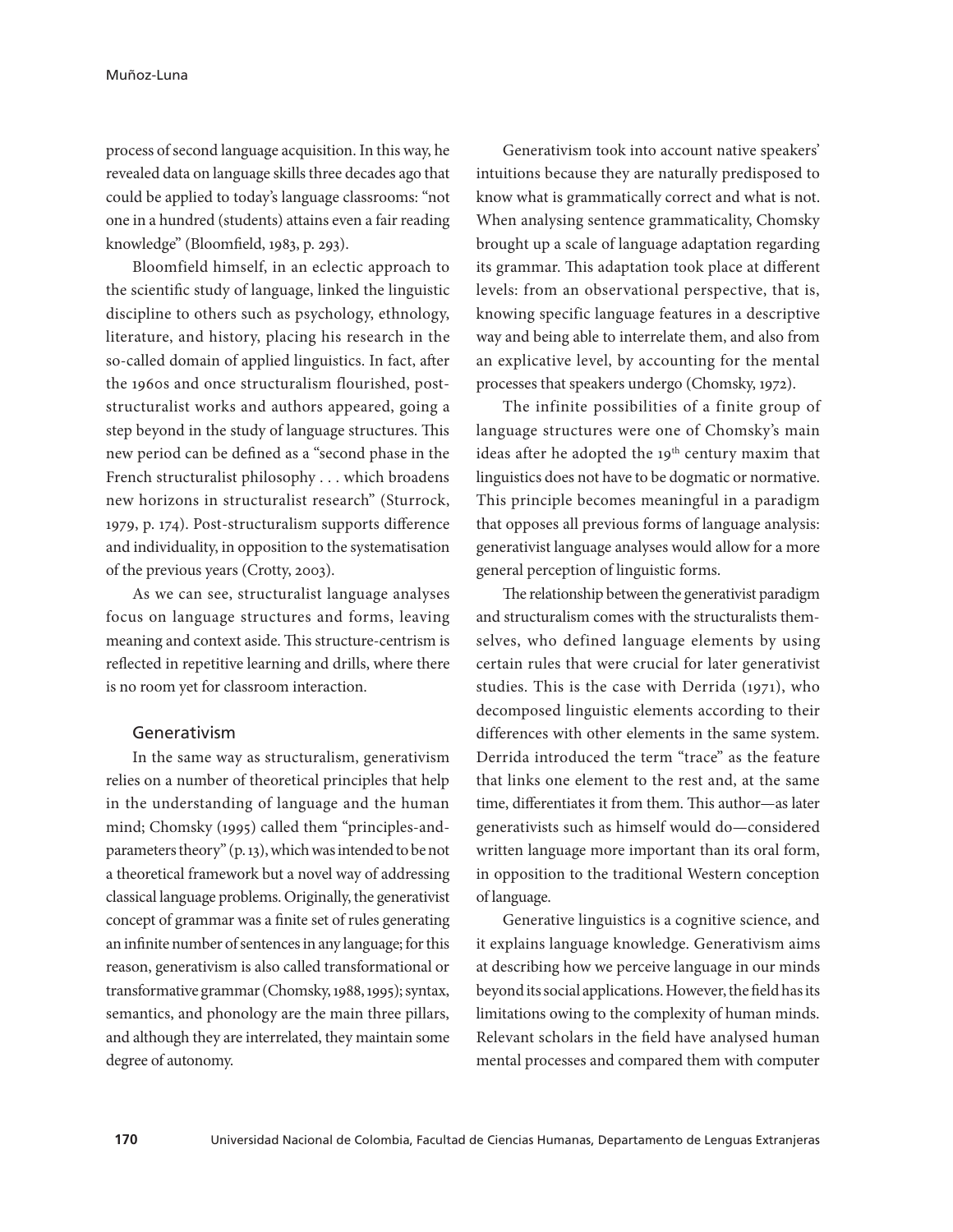processes, using a symbolic language to describe people's cognitive behaviour. Cognitive activities are mental representations that are not on a biological or neurological level or on a social or cultural one. Therefore, language studies in generativism account for the ways language elements select forms and meanings in our brain (van Dijk, 2004), something that has limited pedagogical implications because no context or use is being considered here.

In a more recent publication, Chomsky (2000) goes into the study of language use making reference to other external factors: "No structural relations are invoked other than those forced by legibility conditions" (p. 11). In this case, general linguistics suppositions together with Chomsky's theories are altered and conditioned by emotional and idiosyncratic factors that must be taken into account when analysing language. All of these extratextual factors have a crucial role in the next language paradigm: pragmatics, which deeply marks the course of foreign language teaching and learning.

#### **Pragmatics**

At the end of the  $20<sup>th</sup>$  century, we can find a shift towards more pragmatic analyses in generativism. The structural complexity of minimalism (Chomsky, 1986) moved towards more pragmatic domains when it was split into different logical-semantic levels. These levels of functions made reference to the semantic properties of signs, and they were updated according to their contexts. The analysis of a linguistic sign from this post-generativist perspective took into account both contextual and cotextual issues, which foreshadowed a change in the study and teaching of languages.

Where structuralism examines linguistic signs and the possible changes that take place in them, pragmatics focuses on the causes of such changes, mainly those coming from outside of the linguistic system and those that provoke changes in either the system or its uses: for example, psycholinguistic, sociolinguistic, or environmental factors that influence word change and lexical meanings.

These extralinguistic constituents are clearly present in a language classroom by means of certain variables that are both gestural and situational and that determine and discriminate the meaning of a specific sequence of words. Regarding the cotext or written context, it is the written environment that gives meaning to the text, making it more real or comprehensible. Pragmatic scholars are now aware of the importance of linking language abstraction with more concrete factors such as context, individual variables, and communicative purposes. In fact, language is but a sign system made up of the cultural and extralinguistic variables that condition sign usage.

The pragmatic linguistic paradigm has been specifically linked with the field of foreign language teaching. Roever (2006) associates both pragmatics and teaching with what he calls "interlanguage pragmatics" (p. 230). Although many studies have been published on the acquisition and teaching of foreign languages, only recent analyses have considered pragmatics as the theoretical and multidisciplinary basis for the study of language.

What I have presented here as two opposing forces—theoretical and pragmatic paradigms—are but two representations of the same reality reflected on an abstract level (e.g., sentence-deep structure and lexicon) and on a concrete one (i.e., speech realisations and language use and context). To bridge the gap between theoretical paradigms and the pragmatic one, CLIL provides a multidisciplinary standpoint that combines language analyses from these divergent perspectives. Innovative structural approaches together with the content variables of linguistic signs are given within a communicative context in the classroom. Table 2 aims to merely describe the main differences among the different paradigms addressed in this section.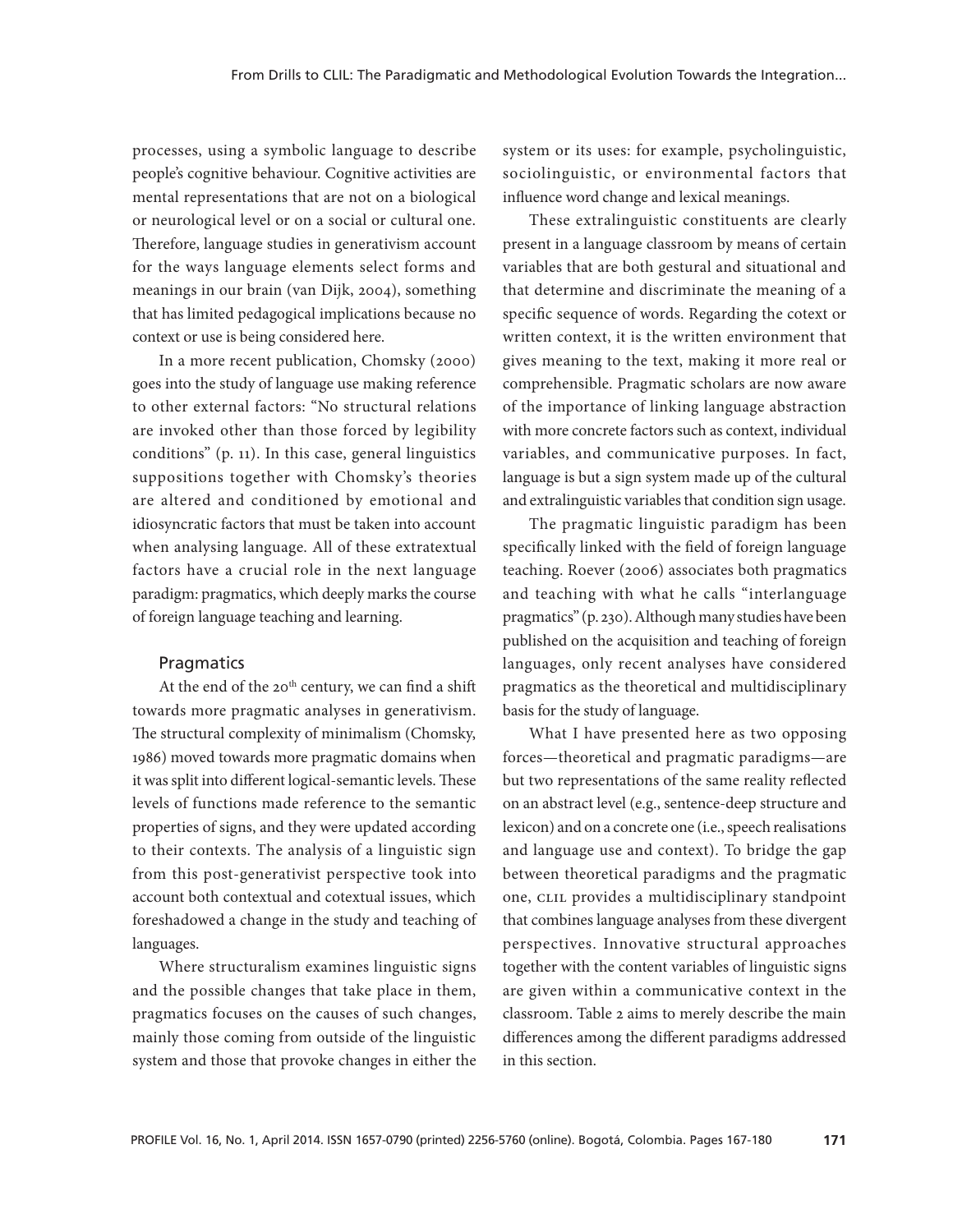|                | Structuralism   Generativism | <b>Pragmatics</b> |  |
|----------------|------------------------------|-------------------|--|
| Word structure | Sentence                     | Communication     |  |
|                | structure                    |                   |  |

| Table 2. Linguistic Paradigms and Their |  |
|-----------------------------------------|--|
| Language Focuses                        |  |

Every traditional linguistic paradigm has been linked with a specific theoretical teaching framework that best describes the conditions, procedures, and variables of a learning/teaching situation. Table 3 inspired by Guey, Cheng, and Shibata (2010)—notes the different paradigms previously described, together with their corresponding foreign language learning approaches.

| Table 3. Linguistic Paradigms and Their |  |
|-----------------------------------------|--|
| Corresponding L2 Learning Approaches    |  |

| <b>Linguistic Paradigm</b> | <b>Learning Approach</b>                     |  |
|----------------------------|----------------------------------------------|--|
| Structuralism              | Programmed framework                         |  |
| Generativism               | Discovery learning                           |  |
| Pragmatics                 | Open classroom,<br>communicative<br>approach |  |

As we can see, learning environments have also undergone an evolution in which context has gradually acquired a chief role. The increasing dependence on contextual factors is unavoidable in understanding and fostering the integration of content and foreign language in the classroom. This pragmatic contextualisation invites students to construct their language learning, as will be explained in the following section.

### From Linguistic Paradigms to Knowledge Construction

The linguistic paradigm evolution follows a progression from objective linguistic foundations to a more humanized view of the building of L2 academic knowledge. These assumptions have modified teaching notions accordingly. Crotty (2003) defines this new theoretical approach as the fact that all knowledge "is being constructed in and out of interaction between human beings and their world, and developed and transmitted within an essentially social context . . . there is no true or valid interpretation of the world. There are useful interpretations" (pp. 42, 47).

The epistemological basis of this paradigmatic evolution is constructivism because it provides clear justifications for the ways students approach foreign language learning today. Constructivism has been always related to post-structuralism and post-modernism, but in fact, it is more related to a subjective epistemology. Both constructivism and post-modernism commit themselves to "ambiguity, relativity . . . fragmentation" (Coll et al., 2007, p. 43, 185), consisting of reality made up of several viewpoints and multiple existences.

Classroom constructivism includes some pragmatic elements that take the learning context into consideration by paying attention to linguistic signs and their communicative purposes (Larochelle & Bednarz, 1998). Features from different linguistic paradigms converge in linguistic constructivism because learners themselves are working with L2 forms, structures, texts, and purposes.

Constructivism is especially relevant in those cases in which nonnative speakers aim to be successful in L2 speaking and writing (Nagowah & Nagowah, 2009). Particular cognitive schemata should be developed in these processes: Not only does the linguistic barrier impede fluent discourse, but the academic genre also rules need to be constructed under foreign frameworks. For this reason, constructivist learning and teaching take place progressively but meaningfully, and they do so at different levels of knowledge; that is, the process is interdisciplinary, and various elements come to play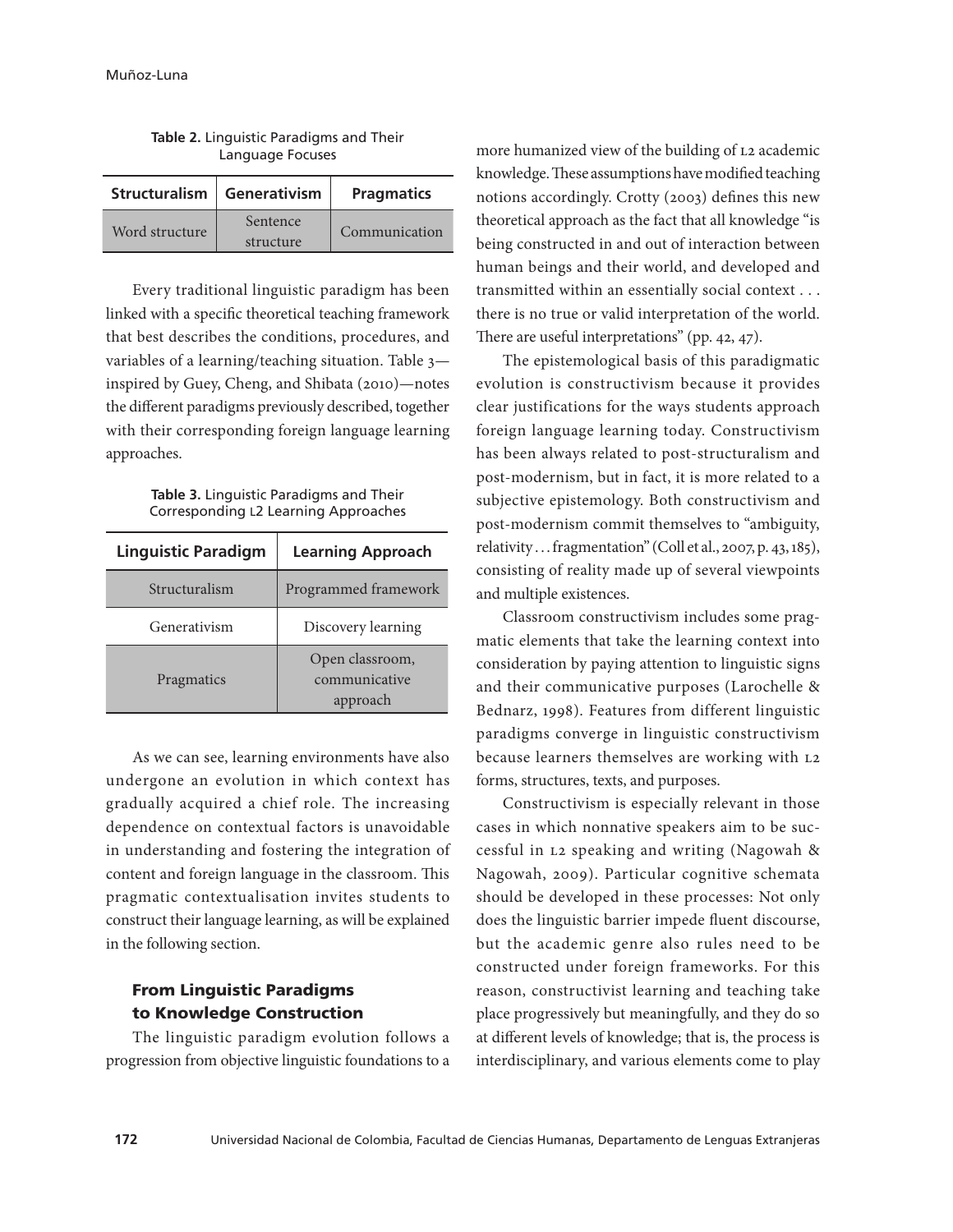| Foreign language<br>learning: linguistic L2<br>items to be learned | Curricular contents:<br>academic objectives<br>achieved by pre-<br>established contents | Academic strategies:<br>study and communicative<br>strategies employed in<br>learning | Language conventions:<br>the learning of discursive<br>rules |
|--------------------------------------------------------------------|-----------------------------------------------------------------------------------------|---------------------------------------------------------------------------------------|--------------------------------------------------------------|
|--------------------------------------------------------------------|-----------------------------------------------------------------------------------------|---------------------------------------------------------------------------------------|--------------------------------------------------------------|

**Table 4.** Levels of Knowledge Construction in the Foreign Language Classroom

a role. Although constructivist learning and teaching seem to be in different spheres (abstract and concrete), they coherently form the multifaceted construction of knowledge in the classroom (see Table 4).

The inclusion of these layers in the study of language teaching implies a holistic approach in knowledge construction, considering students' production in different areas such as cognitive contents, learning experiences, and personal explorations. This is the reason a constructivist framework offers such a rich basis for L2 instruction: The entire learning experience (e.g., linguistic and extralinguistic issues alike) is considered here as a practice in which many factors play a role and that results in a complex and compact procedure. Consequently, and in relation to dayto-day classroom implications, practitioners must consider the explicit teaching of other aspects apart from those purely conceptual and linguistic, including procedural and strategic items as well. These strategies will become discipline-specific, and CLIL is the perfect ground where language and discipline meet.

Therefore, constructivist behaviour in teaching a foreign language requires complete involvement from the teacher, who must be the students' guide and facilitator. At the same time, teachers must supervise learners' construction processes by means of formative evaluation and assessment. As Kaufman (2004) notes in her analysis of constructivist learning, constructivism justifies not only linguistic development but also academic construction from a critical perspective: "Constructivism is open-ended and allows for ambiguity, flexibility, and innovative thinking" (pp. 310-311).

# Pedagogical Implications of Constructivist Concepts: CLIL at the End of the Path

In such a complex educational environment as the one described above, constructivism considers students as active doers in their learning processes, making them competent language users. This idea of competences is the basis of learning in the new European higher education area (EHEA). The new EHEA framework aims to consider the social dimension of learning by promoting competences such as students' autonomy in the classroom; similarly, constructivism takes these collaborative variables into consideration (Pérez, Soto, Sola, & Serván, 2009).

Today, the constructivism field has abandoned its primary psychological sources in search of more linguistic domains; this theoretical framework has already been considered crucial "in the linguistic investigation of literacy development" (Kaufman, 2004, p. 303). In reality, however, constructivism can be considered both a theory of learning and a theory of knowledge and world perception. The study and learning of a language come as a result of different construction processes that take place in complex environments. From a constructivist standpoint—and to support the most linguistic side of this theory the development of mental and cognitive processes derives from repeated exposure to language.

Learners' paths toward meaning construction are based not only upon their social interactions in the classroom but also upon their conceptual knowledge of the discipline they are studying. This academic setting enhances the notion of academic genre that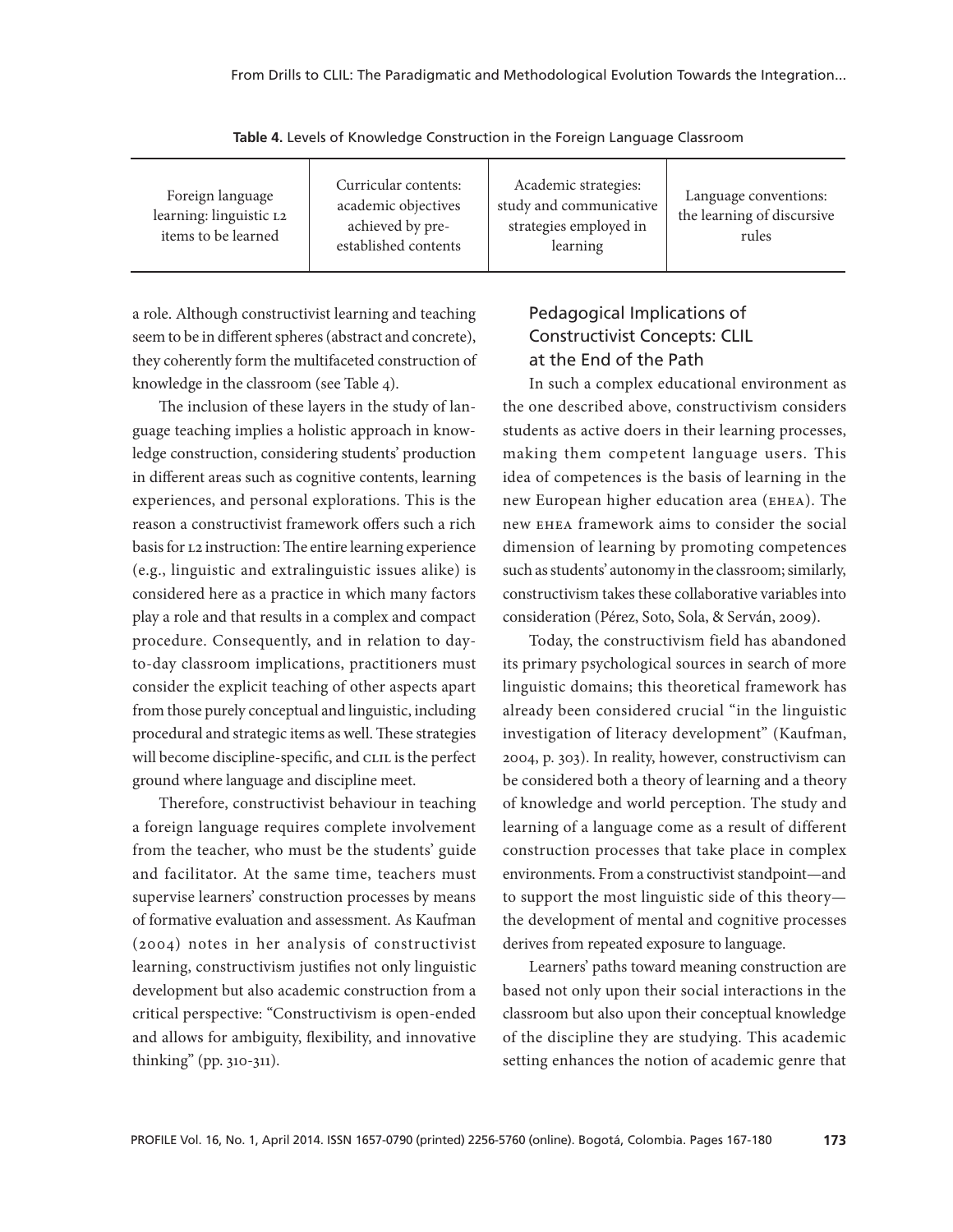must be present in learners' outcomes; academic genre features can be taught explicitly, and this genre shift advocates for content specification. Content-focused teaching, without leaving formal aspects aside, is what CLIL can offer.

The most direct outcome of this holistic nature of constructivism is the fact that it does not pursue a single teaching technique. As we will see in the following section, the emergence of constructivism in classroom implementations leads to a postmethodological CLIL in L2 teaching that aims at using eclectic techniques that would significantly depend on learners' various needs.

### An Evolution in L2 Teaching Methods That Mirrors the Linguistic Paradigm Shift

The classical method of foreign language teaching, the so-called grammar-translation method, was eminently mnemonic, with some lexical and grammatical exercises based on repetition and recurrence. These continuous repetitions reinforced a word's mental image, making its memorization easier but without considering its contextual use. Attention was paid to written over oral language, so that learners never had complete acquisition of Greek and Latin spoken skills because they were already dead languages. The pedagogical tactics in this traditional method were "translation, memorisation of vocabulary lists, and verb conjugation" (Savignon, 2007, p. 208). Therefore, the crucial role of memory in this type of teaching allowed for more mechanical learning rather than deductive or relational.

This traditional focus on forms and recitation continued to be the only foreign language teaching method for centuries. However, a new concept of grammar and grammar teaching was published by monk scholars during the second half of the  $17<sup>th</sup>$ century, bringing innovative constructivist ideas into the language classroom. Constructivism as a theory of learning is then rooted in the French School of Port Royale, derived from the abbey of the same name (Laborda, 1978).

Nevertheless, this innovative teaching practice was not exported to other schools or universities in a time when foreign languages did not have a crucial role in learners' curricula. Language teaching followed the classical trend until the beginning of the  $20<sup>th</sup>$ century, when the World Wars demanded modern and quick ways of learning foreign communication. These historical and political circumstances changed the language teaching panorama, and English became the common international language. During the forties and fifties, Skinner's behaviourist model put an emphasis on conductive processes in learners' minds, something that affected the learning of English and its uses in the classroom.

Behaviourist practices in language teaching derived from the structuralist roots of language because structuralism was the basis upon which L1 teaching strategies were drawn during the 1950s and 1960s (Mitchell & Myles, 2004; Myles, 2010). Bloomfield (1983) and Skinner (1957) examined measurable behaviour and responses towards an external stimulus; when applying behaviourism to foreign language teaching, this procedure becomes a simple interaction of repetitions followed by their corresponding rewards.

This behaviourist modification of students' conduct in the classroom was a teaching trend that aimed to redirect learners' behaviour to improve their learning. By means of repetitions and linguistic stimuli, teachers could focus on specific patterns and then motivate students towards a specific response to these. At this time, contrastive language analyses between L1 and L2 also helped emphasise the structural character of behaviourism.

Other language learning methods that focused on linguistic forms were the reading method and audiolingualism, in which the key was memorising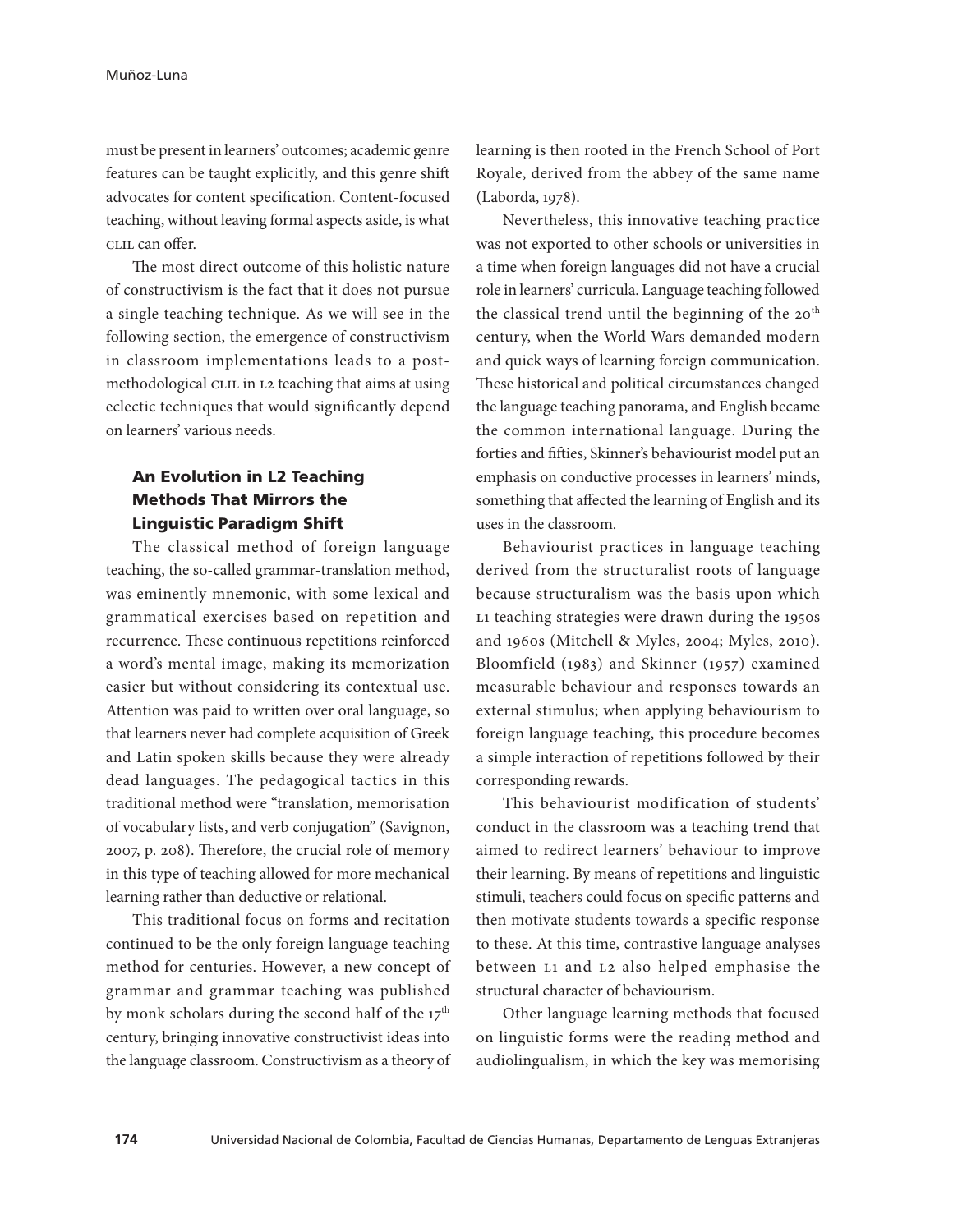a series of written items to reach native-like patterns (Richards, 2008). These teaching schemes were the first methods used when the teaching of English as a foreign language (TEFL) was consolidated as a professional practice.

### From Teaching Structures to Contextualised and Meaningful Teaching

The focus on linguistic forms and structures led the foreign language teaching panorama until the early 1980s. Krashen (1977, 1978) and his *monitor model* examined the process of language learning through a series of hypotheses that moved from structural theories towards more affective reasoning. By this time, the field of foreign languages was having greater autonomy and was being constituted as a field of research per se.

As a reactionary movement against behaviourism, a more cognitive model appeared. In this case, mental processes and individual intellectual factors measured the different steps and progress learners made in their learning processes. At the beginning of the 1960s, Chomsky began to criticise Skinner's behaviourist theories, and consequently there was a shift towards more cognitive aspects of learning. These new ideas influenced the development of language teaching in the following decade: Error analysis and interlanguage shed some light on the way L2 learners produced the languages they were learning. This move towards cognitivism in language teaching took place in two phases that Mitchell and Myles (2004) identify as (1) a procession approach and (2) a more constructionist framework.

After behaviourist and generativist TEFL methods, students no longer practised correct patterns and behaviours; instead, teachers began to look for the construction of particular and contextualised knowledge. Consequently, practitioners had to work with learners who were more actively engaged in their individual learning processes. Generativist and pragmatic trends in language teaching can

be compared to the contrast between formalism (Chomsky, Saussure, Bloomfield) and functionalism in language research. In this case, there is a shift from *form* to *function* in language study and a direct relationship between students' cognitive stages in L2 and their pragmatic production and purpose; to measure those cognitive stages, students' interlanguage provided sufficient information to identify them and therefore grade the activities (and not the text) accordingly (Muñoz-Luna, 2010). This pragmatic or functionalist tradition took into account the nonformal acquisition of L2 structures for the first time, considering it "driven by pragmatic communicative needs" in near-natural situations (Mitchell & Myles, 2004, p. 154); however, learning interaction was still not being contemplated in the functionalist trend.

The importance of pragmatics in L2 teaching dates back to the analysis of speech acts and their communicative consequences in the 1960s (Austin, 2004). However, it was not until recently that pragmatic competence became an explicit part of the English language teaching (ELT) curriculum (Gretsch, 2009; Yu, 2011). This pragmatic skill consists of other sub-competences such as:

- pragmatic awareness.
- • metapragmatic awareness.
- • metalinguistic fluency (Ifantidou, 2011).

These are needed for the correct interpretation and production of genre-specific texts. In this case, there has also been a methodological evolution within these pragmatic teaching techniques: from reproductive learning (by means of repetitive drills) to constructive learning (through comprehension). Therefore, there has been a change:

- from teaching to transmit knowledge
- to teaching that develops and constructs students' learning capabilities.

Students are transferring what they have learned to new problems and situations, which genuinely enables them to find solutions and interiorise their learning.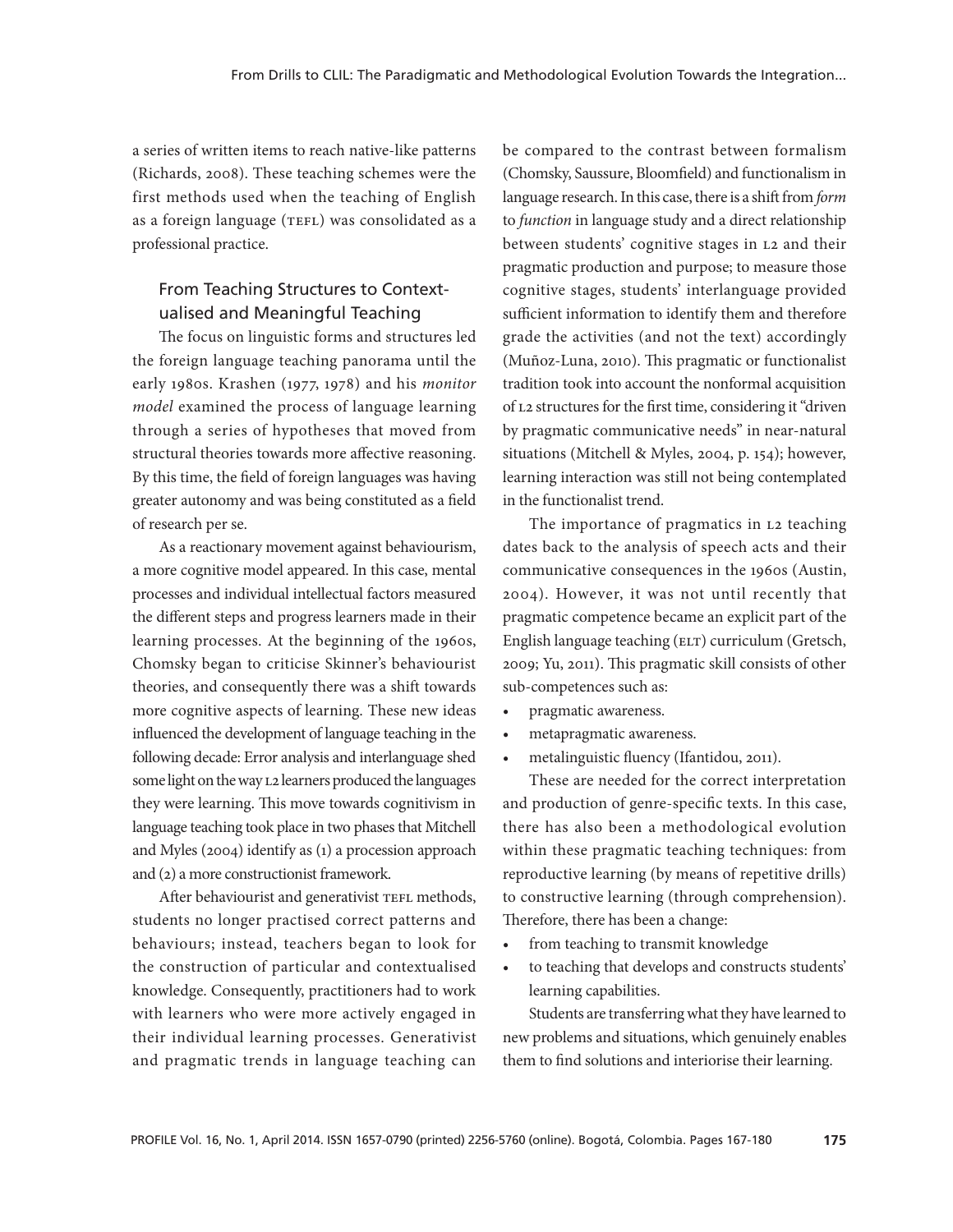These pragmatic issues fall into the latest postmethodological teaching trend, which does not oppose traditional methods of teaching but rather complements them. Method and post-method will provide a holistic and more real perception of the teaching and learning tasks (Kumaravadivelu, 2001).

This new teaching pedagogy has derived from principles that are against the traditional teaching style, and it includes:

- Creative teaching beyond the traditional transmission model.
- The pursuit of particular aims depending on particular contexts.
- The importance of a theory vs. practice dialogue.
- Learning via shared experiences.

With these pioneering classroom techniques, we leave traditional morphological structures aside and we move on to dialogical and discursive ones, with conversation being the work-unit in the classroom. Regarding the learning of foreign grammatical rules, constructivist teachers attempt to imitate the L1 acquisition process, allowing the student to discover praxis from theory analogically by taking an active role and using inductive exercises (Nagowah & Nagowah, 2009).

These new learning procedures could be defined as negotiating meaning within interaction. The type of knowledge that constructivism promotes looks for the structuration of information, for the conscious application of specific academic techniques, and for the understanding of relationships to make a coherent and more meaningful whole. With regard to meaningful environments, learners' academic behaviour is placed within a constructivist methodology by which students restructure content and linguistic information according to their previous knowledge of both.

Results of the constructivist methodology are expected to be optimal because it is characterised by the following features:

- The learning process takes place in a meaningful way.
- That learning process departs from what the learner already knows, and it moves towards new concepts from there.
- There is an active effort from the students, who need to be aware of their own learning stages, as well as from the teachers, who will give the necessary guidelines to each learner.

As we can see, the evolution in the field of language teaching is deeply rooted in a focus on form, which gradually turns into a meaning focal point. In turn, meaningful teaching and language interactions move pedagogical attention towards speakers and communication, which undoubtedly need context and purpose. The CLIL frameworks come at this end to provide that discipline-specific context that language learning demands.

# Towards a CLIL Pedagogy: Content and Linguistic Purposes Combined in the Academic Genre

The integration of content and form is but the natural inclusion of the role of context in second language teaching. In strongly disciplinary subjects as university ones, the teaching focus should not be solely grammatical, and CLIL does not happen only in language-specific contexts. L2 must be based on specific contents to be contextualised and meaningful. Current teaching practices in university classrooms show that language and content are inseparable when teaching in a foreign language; both are evaluated and mutually influenced.

According to Bell (2003), no language paradigm or teaching methodology has ever been applied holistically to the entire teaching-learning process but rather, only to parts of it (focusing on e.g., students, teachers, physical environment, materials, or syllabus). In a new integrational approach, context, meaning, and communicative competence are key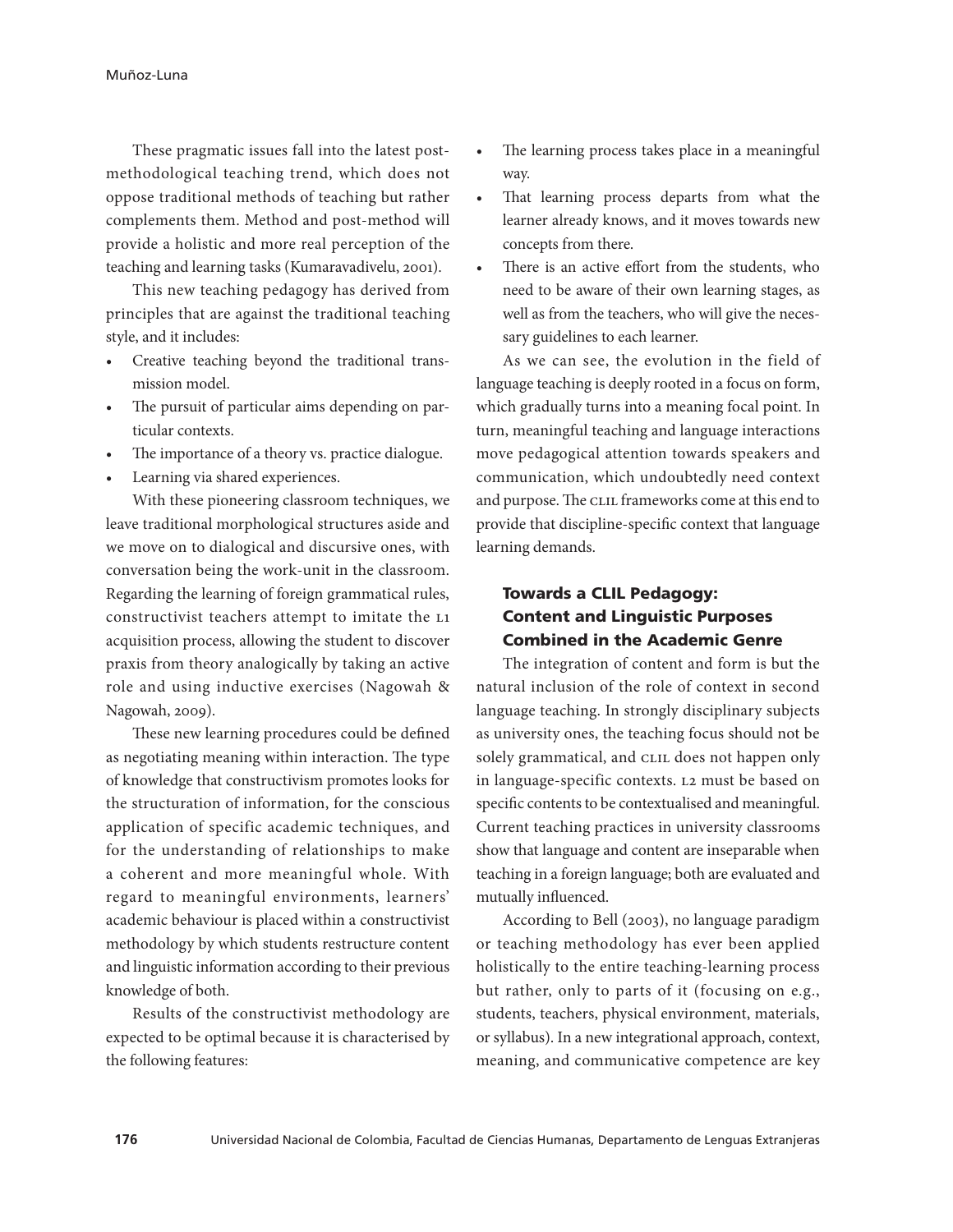issues because language contexts are perceived as part of the students' learning backgrounds.

Consequently, we have shifted towards a constructivist state that is beyond traditional methods. This means that both effort and research towards finding the correct methods need to be redirected towards finding necessary strategies and towards awareness of the linguistic target. Without methodological restrictions, teachers feel freer to test their own personal techniques in the classroom and see what works for their specific groups; thus, the figure of the teacher-researcher substitutes the former methodological limits in search of a more holistic approach to ELT.

Disciplinary contents, in relation to the foreign language we are working with, may act as the very necessary context in which language acquires meaning. Constructivist methodologies pursue this contextualised practice, which is present in CLIL frameworks. As mentioned above in this paper, the CLIL model most broadly used at university level in Europe is the so-called adjunct model (Brinton et al., 2011), in which students must use their previous language instruction to approach discipline-specific contents. In this way, form and content are not mutually exclusive but coherently integrated. Both are assessed and, therefore, both need explicit attention in class; students' intrinsic motivation is also essential.

CLIL is triggered by the urgent need to learn foreign languages more quickly efficiently, and also by the use of English as a lingua franca in all research settings, which turns researchers' attention towards the cognitive and developmental processes of language acquisition (Coyle et al., 2010). CLIL is therefore very relevant to the teaching profession because it offers a wide and complete teaching and learning frame that goes a step beyond traditional programmes. Nevertheless, CLIL implementation requires specific teacher formation and a certain degree of L2 proficiency in students, both conditions

that are as yet unfulfilled in Spanish university classrooms (Dafouz, Núñez, & Sancho, 2007).

CLIL is also a good practical realization of holistic and constructivist principles in teaching:

- "There is neither one preferred CLIL model, nor one CLIL methodology. The CLIL approach is flexible in order to take account of a wide range of contexts" (Coyle et al., 2010, p. 48).
- This CLIL contextual flexibility seems highly suitable for constructivist and post-methodological practices.
- CLIL allows for personalizing teaching sessions, encouraging positive attitudes and active engagement in learners.
- CLIL helps develop linguistic strategies and language awareness by means of awareness-raising activities that would focus on linguistic aspects without leaving aside the content of the subject; the juxtaposition of disciplinary and linguistic activities would develop students' critical thinking.

The importance and usefulness of CLIL courses have been widely demonstrated: comprehension of contents helps aid full acquisition of the vehicular language. Specific language use is considered to be one of the basic elements in a CLIL teacher training course. Discipline-specific language is the means that teachers will work with and that will also evaluated as part of students' expected knowledge (Coyle et al., 2010).

This content and genre specificity unveils the current debate between LSP and CLIL subjects, which focus on language- and content-specific methodology, respectively. CLIL is the learning approach that refers to the instruction of syllabus contents that are apparently not related to language learning, although a foreign or second language is the language used in the class (Räisänen, 2009). It is mostly employed in language immersion programmes, in which learning a subject requires integration within the practical use of a second language.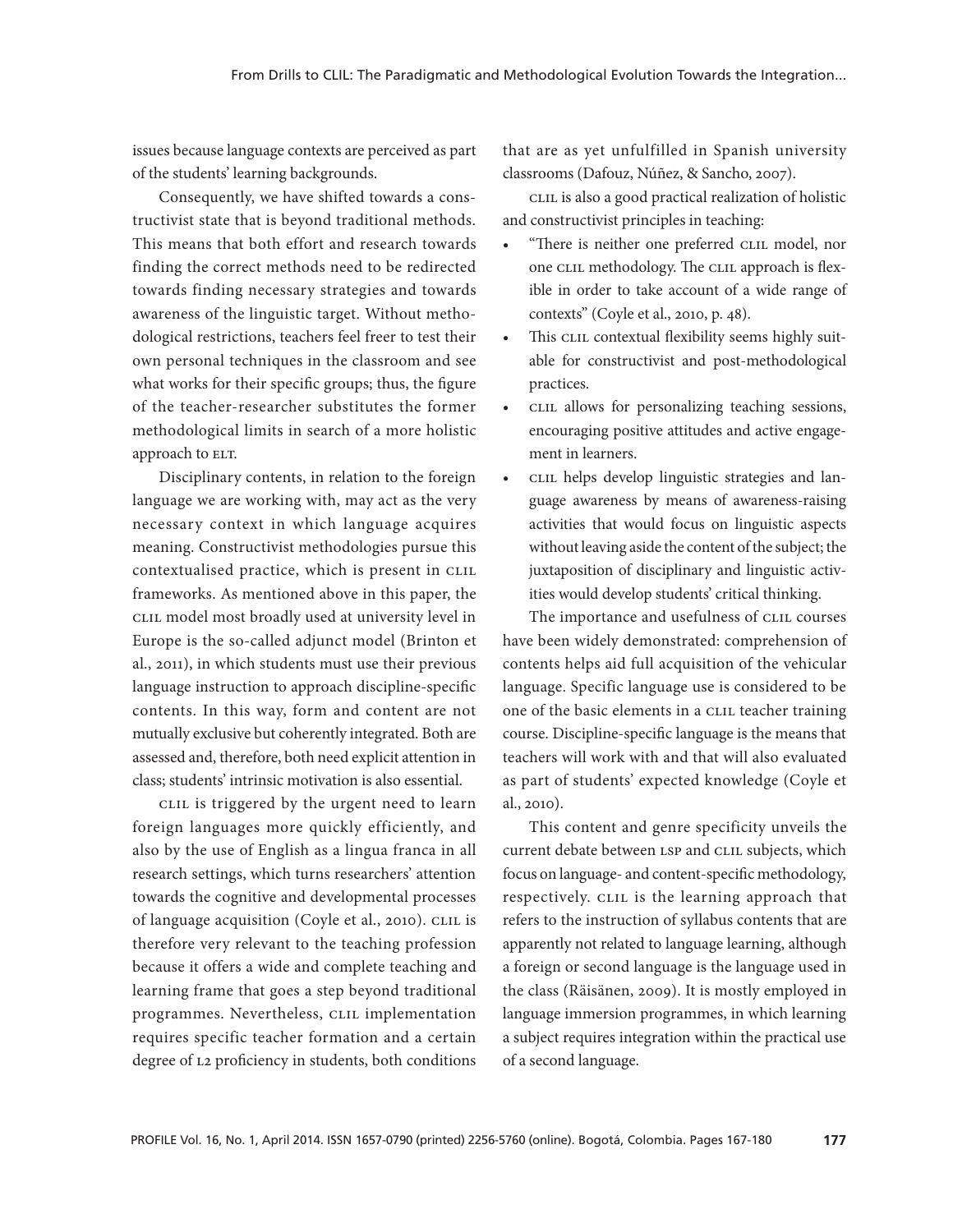The need for contextualisation is inevitable in such a specialised academic arena as higher education. The explicit teaching of genres and their academic features provides students with the necessary tools to carry out authentic tasks in humanities, sciences, and technology. If learners are aware of academic genre features, their written contributions will be more meaningful and directly focused and of better quality. Lorenzo (2010) defines this as a shift from language contents to genre items. In fact, CLIL should go beyond the mere integration of contents and language (Mungra, 2010). If we teach genres and specific academic schemata, we will improve learners' input processing abilities, thus favouring cognitive thinking beyond context memorisation.

### Concluding Remarks

CLIL is the natural and necessary consequence of paradigmatic and pedagogical evolution in foreign language teaching. Initial structuralist approaches to language analysis developed into cognitive theories (e.g., Chomskian generativism) and, later, into pragmatic assumptions. Language forms and structures gave way to constituent formation and then context, placing communicative purposes at the core of language teaching.

From a pedagogical standpoint, drills and repetitions were gradually substituted by meaningful language interactions in which learners had to find and construct their own messages. In such a constructivist environment, the teachers' task has inevitably expanded; it is now their responsibility to identify students' needs and learning strategies to provide them with more contextualised and meaningful input. From the learners' side, they are autonomous, and that means they make use of metacognitive strategies to be able to modify their own learning rhythms.

As we have seen, traditional methods have been disrupted to give way to a more holistic and inclusive CLIL methodology, something that fits into

the framework of constructivism. This inclusive perspective is, by definition, eclectic, including multiple methods and interdisciplinary concepts; constructivist standpoints are reflected in postmethodological techniques in the following ways:

- Learning results from a constructivist perspective have proved to be the most advantageous because of students' implication in the entire process.
- • Students work from what they already know to arrive at new concepts.
- Learners are experiencing a more contextualised learning in which language and subject contents are fully integrated.

Recent research programmes are now analysing the effectiveness of content-based language teaching in some European countries (Brinton et al., 2011). The results so far show a great concern for clearly identifying the different competences in education; moreover, they evidence the need for more attention towards affective and motivational aspects (competences) in the curriculum. The complete acquisition of linguistic communicative competence in the L2 includes the mastery of several domains that cover those extralinguistic issues mentioned above, and CLIL provides a meaningful environment in which to combine linguistic and discipline-specific contexts.

#### **References**

- Austin, J. L. (2004). How to do things with words. In J. Rivkin & M. Ryan (Eds.), *Literary theory: An anthology* (2nd ed., pp. 162-176). London, UK: Blackwell.
- Bell, D. M. (2003). Method and post-method: Are they really so incompatible? *TESOL Quarterly, 37*(2), 325-336.
- Bloomfield, L. (1983). *An introduction to the study of language*. Amsterdam, NL: John Benjamins.
- Brinton, D. M., Snow, M. A., & Wesche, M. (2011). *Contentbased second language instruction*. Ann Arbor, MI: University of Michigan Press.
- Chomsky, N. (1972). *Topics in the theory of generative grammar*. The Hague, NL: Mouton.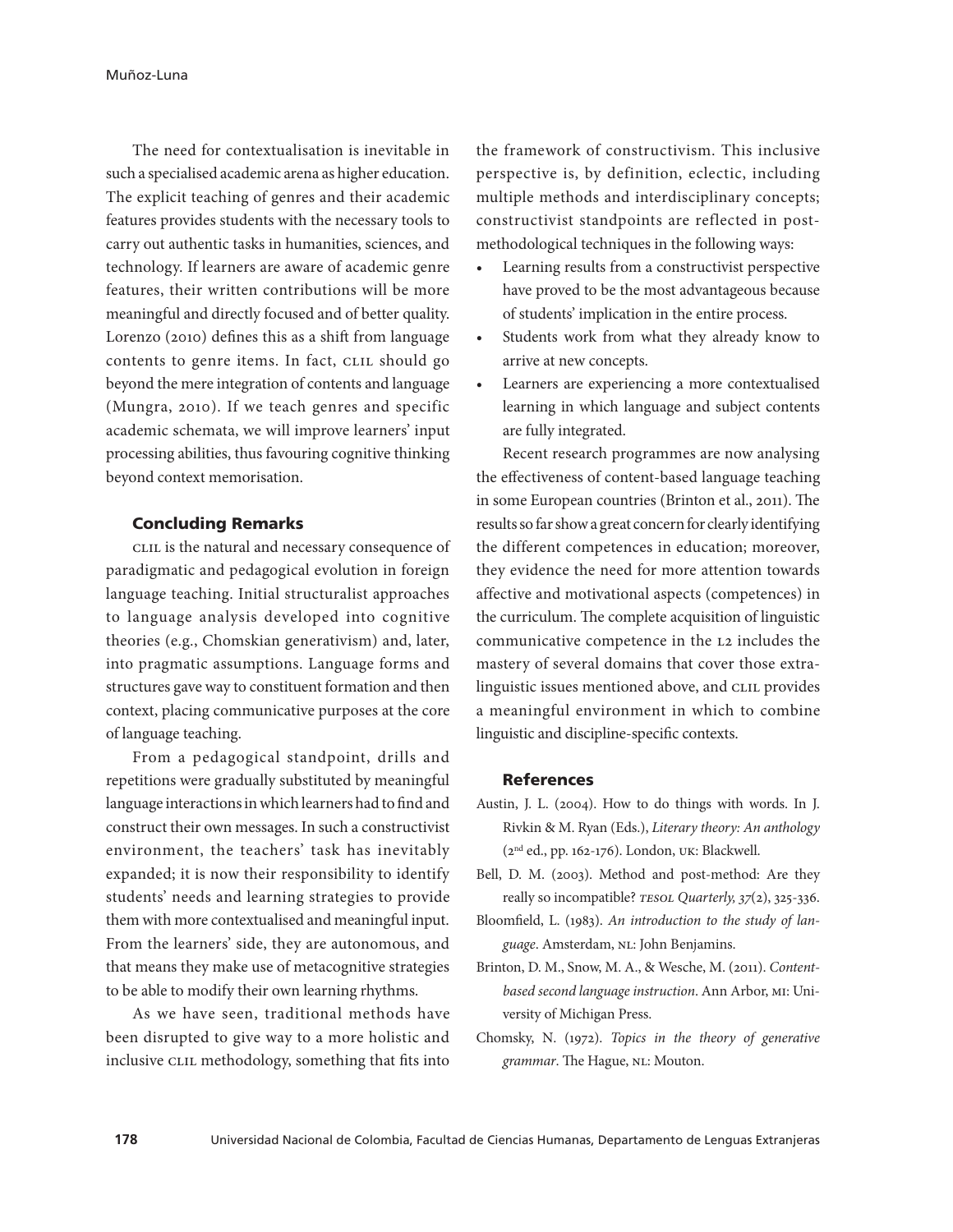Chomsky, N. (1986). *Barriers*. Cambridge, MA: MIT Press.

- Chomsky, N. (1988). *Language and problems of knowledge*. Cambridge, MA: MIT Press.
- Chomsky, N. (1995). *The minimalist program*. Cambridge, MA: MIT Press.
- Chomsky, N. (2000). *New horizons in the study of language and mind*. Cambridge, UK: Cambridge University Press.
- Coll, C., Martín, E., Mauri, T., Miras, M., Onrubia, J., Solé, I., & Zabala, A. (2007). *El constructivismo en el aula*  [Constructivism in the classroom]. Barcelona, ES: Biblioteca de aula.
- Coyle, D., Hood, P., & Marsh, D. (2010). *CLIL: Content and language integrated learning*. Cambridge, UK: Cambridge University Scholars.
- Crotty, M. (2003). *The foundations of social research: Meaning and perspective in the research process*. London, UK: Sage.
- Dafouz, E., Núñez, B., & Sancho, C. (2007). Analysing stance in a CLIL university context: Non-native speaker use of personal pronouns and modal verbs. *International Journal of Bilingual Education and Bilingualism, 10*(5), 647-662.
- Derrida, J. (1971). *De la gramatología* [Of grammatology]. México, MX: Siglo XXI.
- Gretsch, C. (2009). Pragmatics and integrational linguistics. *Language and Communication, 29*(4), 328-342.
- Guey, C., Cheng, Y., & Shibata, S. (2010). A triarchal instruction model: Integration of principles from behaviourism, cognitivism, and humanism. *Procedia: Social and Behavioural Sciences, 9*, 105-118.
- Ifantidou, E. (2011). Genres and pragmatic competence. *Journal of Pragmatics, 43*(1), 327-346.
- Kaufman, D. (2004). Constructivist issues in language learning and teaching. *Annual Review of Applied Linguistics, 24*, 303-319.
- Kennedy, C. (2012). ESP projects, English as a global language, and the challenge of change. *Ibérica, 24*, 43-54.
- Krashen, S. (1977). The monitor model of adult second language performance. In M. K. Burt, H. C. Dulay, & M.

B. Finocchiaro (Eds.), *Viewpoints on English as a second language* (pp. 152-161). New York, NY: Regents.

- Krashen, S. (1978). Individual variation in the use of the monitor. In W. C. Ritchie (Ed.), *Second language acquisition research: Issues and implications* (pp. 175-183)*.*  New York, NY: Academic Press.
- Kumaravadivelu, B. (2001). Toward a postmethod pedagogy. *TESOL Quarterly, 35*(4), 537-560.
- Laborda, X. (1978). *La gramática de Port-Royal: fuentes, contenido e interpretación*. [Grammar of Port-Royal: Sources, contents, and interpretation] (Doctoral dissertation) Universidad de Barcelona, Spain.
- Larochelle, M., & Bednarz, N. (1998). Constructivism and education: Beyond epistemological correctness. In M. Larochelle, N. Bednarz, & J. Garrison (Eds.), *Constructivism and Education* (pp. 3-20). Cambridge, UK: Cambridge University Press.
- Lasagabaster, D., & Ruiz de Zarobe, Y. (Eds.). (2010). *CLIL in Spain: Implementation, results, and teacher training*. Cambridge, UK: Cambridge University Scholars.
- Lorenzo, F. (2010). CLIL in Andalusia. In D. Lasagabaster & Y. Ruiz de Zarobe (Eds.), *CLIL in Spain: Implementation, results, and teacher training* (pp. 2-11). Cambridge, UK: Cambridge University Scholars.
- Mitchell, R., & Myles, F. (2004). *Second language learning theories*. London, UK: Hodder.
- Mungra, P. (2010). Teaching writing of scientific abstracts in English: CLIL methodology in an integrated English and Medicine course. *Ibérica, 20*, 151-166.
- Muñoz-Luna, R. (2010). Interlanguage in undergraduates' academic English: Preliminary results from written script analysis. *Encuentro: Revista de Investigación e Innovación en la Clase de Idiomas, 19*, 60-73.
- Myles, F. (2010). The development of theories of second language acquisition. *Language Teaching, 43*(3), 320-332.
- Nagowah, L., & Nagowah, S. (2009). A reflection on the dominant learning theories: Behaviourism, cognitivism, and constructivism. *International Journal of Learning, 16*(2), 279-286.